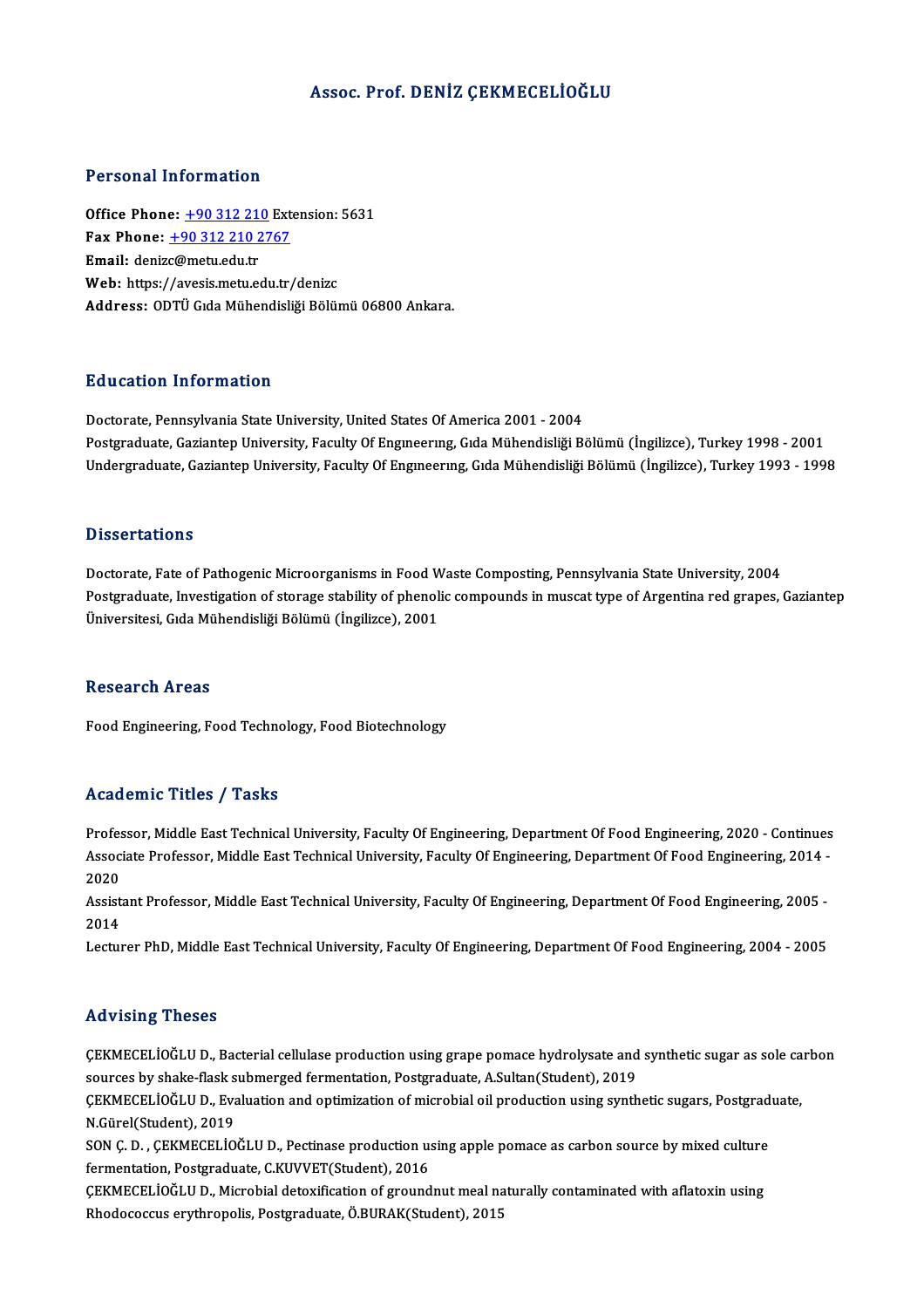ÇEKMECELİOĞLU D., Energy balance and biodegradability assessments for food waste composting under various C:N<br>ratios and air flow rates. Postsreduste E.Cöveru (Student), 2015 CEKMECELİOĞLU D., Energy balance and biodegradability assessm<br>ratios and air flow rates, Postgraduate, F.GÖKBEL(Student), 2015<br>CEKMECELİOĞLU D. Yrlanase produstion by mivod sulture subme ÇEKMECELİOĞLU D., Energy balance and biodegradability assessments for food waste composting under various C:N<br>ratios and air flow rates, Postgraduate, F.GÖKBEL(Student), 2015<br>ÇEKMECELİOĞLU D., Xylanase production by mixed

ratios and air flow rates, Postgraduate, F.GÖKBEL(Student), 2015<br>ÇEKMECELİOĞLU D., Xylanase production by mixed culture submerged fermentation, Postgraduate, G.ÖREN(Student),<br>2014 ÇEKMECELİOĞLU D., Xylanase production by mixed culture submerged fermentation, Postgraduate, G.Ö<br>2014<br>ÇEKMECELİOĞLU D., Hemicellulose coating as a substitute of sulfuring for apricot drying, Postgraduate,<br>A ÜREVİTOĞLU LARI

2014<br>ÇEKMECELİOĞLU D., Hemicellulose c<br>A.ÜBEYİTOĞULLARI(Student), 2014<br>CEKMECELİOĞLU D. Misrobial prodi ÇEKMECELİOĞLU D., Hemicellulose coating as a substitute of sulfuring for apricot drying, Postgraduate,<br>A.ÜBEYİTOĞULLARI(Student), 2014<br>ÇEKMECELİOĞLU D., Microbial production of alkaline pectinase from hazelnut shell, Docto

A.ÜBE<br>ÇEKM<br>2014<br>CEKM ÇEKMECELİOĞLU D., Microbial production of alkaline pectinase from hazelnut shell, Doctorate, S.UZUNER(Stude<br>2014<br>ÇEKMECELİOĞLU D., Finite element modelling and simulation of drying isotropic and anisotropic food samples,<br>D

2014<br>ÇEKMECELİOĞLU D., Finite element mo<br>Doctorate, M.SOYDAN(Student), 2013<br>CEKMECELİOĞLU D., Hamicellulase evt ÇEKMECELİOĞLU D., Finite element modelling and simulation of drying isotropic and anisotropic food samp<br>Doctorate, M.SOYDAN(Student), 2013<br>ÇEKMECELİOĞLU D., Hemicellulose extraction from agro-food industrial wastes and its

Doctorate, M.SOYDAN(Student), 2013<br>ÇEKMECELİOĞLU D., Hemicellulose extraction from agro-food industrial wastes and its application in foods,<br>Postgraduate, H.YILMAZ(Student), 2012

ÇEKMECELİOĞLU D., Hemicellulose Extraction From Agro-Food Industrial Wastes and Its Apllication in Foods, Postgraduate, H.Yılmaz(Student), 2012

ÇEKMECELİOĞLUD.,Optimizationof bioethanolproductionfromkitchenwaste,Postgraduate,O.NİHAN(Student),2009

### Articles Published in Journals That Entered SCI, SSCI and AHCI Indexes

- I. Salt and nitrogen amendment and optimization for cellulase and xylanase production using dilute acid hydrolysate of distillers' dried grains with solubles and xylanase product<br>acid hydrolysate of distillers' dried grains with solubles (DDGS) as the feedstock<br>Iram A. GEKMECEL JOČLU D. Domirci A. Salt and nitrogen amendment and c<br>acid hydrolysate of distillers' dried<br>Iram A., ÇEKMECELİOĞLU D., Demirci A.<br>PIOPPOCESS AND PIOSYSTEMS ENCINE Iram A., ÇEKMECELİOĞLU D., Demirci A.<br>BIOPROCESS AND BIOSYSTEMS ENGINEERING, vol.45, no.3, pp.527-540, 2022 (Journal Indexed in SCI) Iram A., ÇEKMECELİOĞLU D., Demirci A.<br>BIOPROCESS AND BIOSYSTEMS ENGINEERING, vol.45, no.3, pp.527-540, 2022 (Journal Indexed in SCI)<br>II. Formulation of apple pomace, orange peel, and hazelnut shell mix for co-production of
- BIOPROCESS AND BIOSYSTEMS ENGINEERING, vol.45, no.3, pp.527-<br>Formulation of apple pomace, orange peel, and hazelnut sh<br>pectinase and cellulase enzymes by mixture design method<br>Orraybel: M. CEKMECELIOČLUD Formulation of apple pomace,<br>pectinase and cellulase enzym<br>Ozzeybek M., ÇEKMECELİOĞLU D.<br>PIOMASS CONVERSION AND PIOR pectinase and cellulase enzymes by mixture design method<br>Ozzeybek M., ÇEKMECELİOĞLU D.<br>BIOMASS CONVERSION AND BIOREFINERY, 2022 (Journal Indexed in SCI)<br>Sareoning of besterial and fungal strains for sellulase and vulanes
- Ozzeybek M., ÇEKMECELİOĞLU D.<br>BIOMASS CONVERSION AND BIOREFINERY, 2022 (Journal Indexed in SCI)<br>III. Screening of bacterial and fungal strains for cellulase and xylanase production using distillers' dried<br>grains with solub BIOMASS CONVERSION AND BIOREFINERY, 2022 (Journal<br>Screening of bacterial and fungal strains for cellula<br>grains with solubles (DDGS) as the main feedstock<br>Iram A. GEYMECELIOČLUD, Domirgi A. IramA.,ÇEKMECELİOĞLUD.,DemirciA. grains with solubles (DDGS) as the main feedstock<br>Iram A., ÇEKMECELİOĞLU D., Demirci A.<br>BIOMASS CONVERSION AND BIOREFINERY, vol.11, no.5, pp.1955-1964, 2021 (Journal Indexed in SCI)<br>Bioshomisel sharostarization and stabili
- IV. Biochemical characterization and stability of Bacillus subtilis polygalacturonase produced using<br>hazelnut shells by submerged fermentation BIOMASS CONVERSION AND BIOREFINERY, vol.11<br>Biochemical characterization and stability of<br>hazelnut shells by submerged fermentation<br>UZUNER S. CEEMECELIOČLU D UZUNERS.,ÇEKMECELİOĞLUD. hazelnut shells by submerged fermentation<br>UZUNER S., ÇEKMECELİOĞLU D.<br>BIOCATALYSIS AND BIOTRANSFORMATION, vol.39, no.4, pp.269-274, 2021 (Journal Indexed in SCI)<br>Bestanial sellulase produstion using grape pemase bydrolysat UZUNER S., ÇEKMECELİOĞLU D.<br>BIOCATALYSIS AND BIOTRANSFORMATION, vol.39, no.4, pp.269-274, 2021 (Journal Indexed in SCI)<br>V. Bacterial cellulase production using grape pomace hydrolysate by shake-flask submerged<br>formenta

# **BIOCATALYSIS**<br>Bacterial cellu<br>fermentation<br>Kurt A.S. CEKN V. Bacterial cellulase production using grape pomace hydrolysate by shake-flask submerged<br>fermentation<br>Kurt A. S. , CEKMECELİOĞLU D. fe<mark>rmentation</mark><br>Kurt A. S. , ÇEKMECELİOĞLU D.<br>Biomass Conversion and Biorefinery, 2021 (Journal Indexed in SCI)<br>Ideal Ecodstock and Eormentation Process Improvements fo

# Kurt A. S. , ÇEKMECELİOĞLU D.<br>Biomass Conversion and Biorefinery, 2021 (Journal Indexed in SCI)<br>VI. Ideal Feedstock and Fermentation Process Improvements for the Production of Lignocellulolytic<br>Fraumes Biomass C<br>Ideal Fee<br>Enzymes<br>Iram A. CI Ideal Feedstock and Fermentation I<br>Enzymes<br>Iram A., ÇEKMECELİOĞLU D., Demirci A.<br>PROCESSES .val 9. no.1. nn.1.26.2021.(I

Enzymes<br>Iram A., ÇEKMECELİOĞLU D., Demirci A.<br>PROCESSES, vol.9, no.1, pp.1-26, 2021 (Journal Indexed in SCI)

Iram A., ÇEKMECELİOĞLU D., Demirci A.<br>PROCESSES, vol.9, no.1, pp.1-26, 2021 (Journal Indexed in SCI)<br>VII. Production of Cellulase and Xylanase Enzymes Using Distillers Dried Grains with Solubles (DDGS) by<br>Trichodorma reses PROCESSES, vol.9, no.1, pp.1-26, 2021 (Journal Indexed in SCI)<br>Production of Cellulase and Xylanase Enzymes Using Distillers Dried Grains with Solubles (D<br>Trichoderma reeseiat Shake-Flask Scale and the Validation in the Be Production of Cellulase a<br>Trichoderma reeseiat Sha<br>Cekmecelioglu D., Demirci A.<br>WASTE AND PIOMASS VALO Trichoderma reeseiat Shake-Flask Scale and the Validation in the Benchtop Scale Bioreactor<br>Cekmecelioglu D., Demirci A.<br>WASTE AND BIOMASS VALORIZATION, vol.11, pp.6575-6584, 2020 (Journal Indexed in SCI)

Cekmecelioglu D., Demirci A.<br>WASTE AND BIOMASS VALORIZATION, vol.11, pp.6575-6584, 2020 (Journal Indexed in SCI)<br>VIII. Distillers' dried grains with solubles (DDGS) and its potential as fermentation feedstock<br>Irom A. CEKME WASTE AND BIOMASS VALORIZATION,<br>Distillers' dried grains with soluble<br>Iram A., ÇEKMECELİOĞLU D., Demirci A.<br>APPLIED MICROPIOLOCY AND BIOTECH Distillers' dried grains with solubles (DDGS) and its potential as fermentation feedstock<br>Iram A., ÇEKMECELİOĞLU D., Demirci A.<br>APPLIED MICROBIOLOGY AND BIOTECHNOLOGY, vol.104, no.14, pp.6115-6128, 2020 (Journal Indexed in Iram A., ÇEKMECELİOĞLU D., Demirci A.<br>APPLIED MICROBIOLOGY AND BIOTECHNOLOGY, vol.104, no.14, pp.6115-6128, 2020 (Journal Indexed in SCI)<br>IX. A Statistical Optimization Study on Dilute Sulfuric Acid Pretreatment of Dis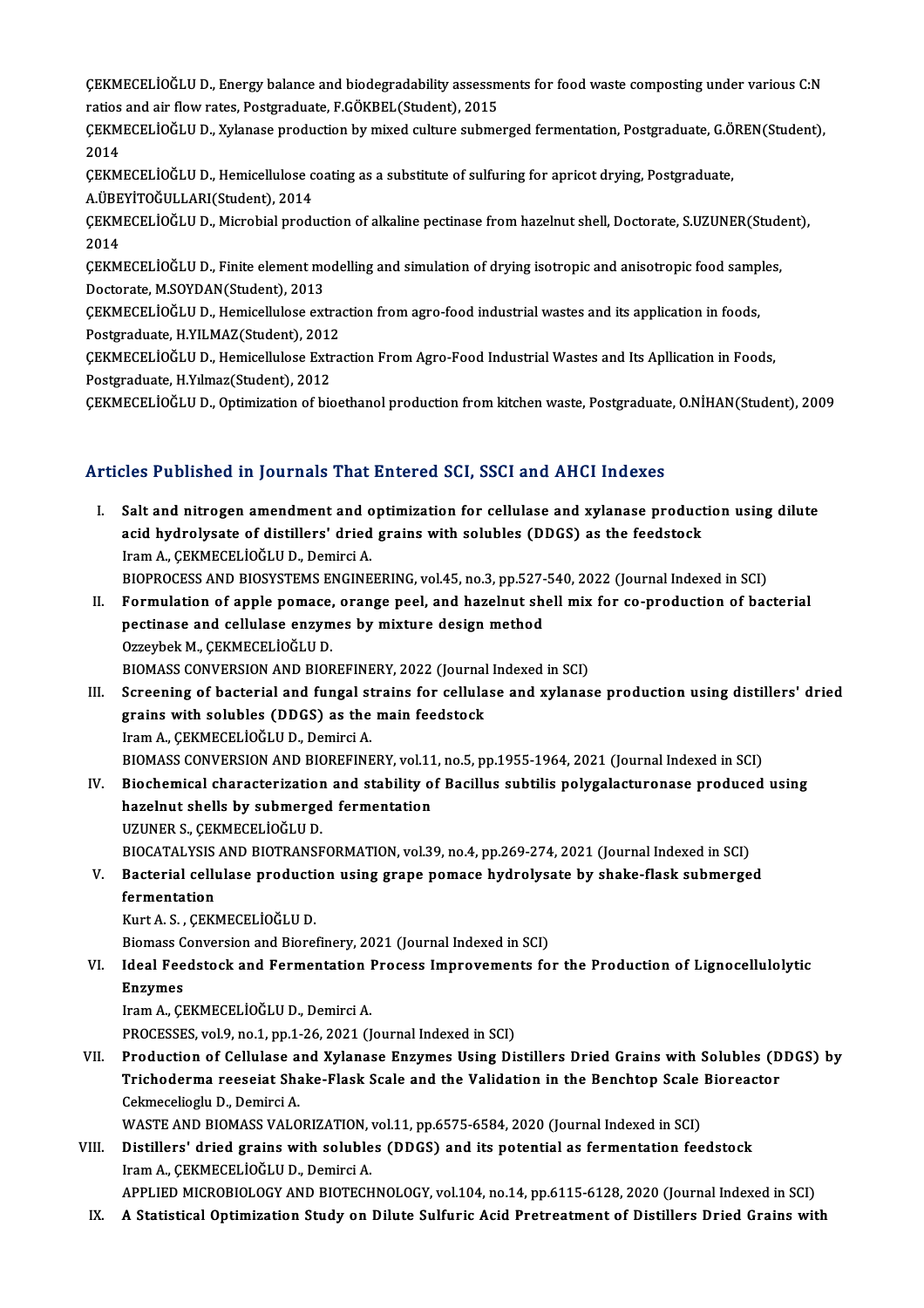Solubles (DDGS) As a Potential Feedstock for Fermentation Applications Solubles (DDGS) As a Poten<br>ÇEKMECELİOĞLUD., Demirci A.<br>WASTE AND PIOMASS VALOPIZ Solubles (DDGS) As a Potential Feedstock for Fermentation Applications<br>ÇEKMECELİOĞLU D., Demirci A.<br>WASTE AND BIOMASS VALORIZATION, vol.10, no.11, pp.3243-3249, 2019 (Journal Indexed in SCI)<br>Ontimization of dilute sulfania CEKMECELIOĞLU D., Demirci A.<br>WASTE AND BIOMASS VALORIZATION, vol.10, no.11, pp.3243-3249, 2019 (Journal Indexed in SCI)<br>X. Optimization of dilute sulfuric acid, aqueous ammonia, and steam explosion as the pretreatments<br>ste WASTE AND BIOMASS VALORIZATION, vol.10, no.11, pp.3243-3249, 2019 (Journal Indexed in SCI)<br>Optimization of dilute sulfuric acid, aqueous ammonia, and steam explosion as the pret<br>steps for distillers' dried grains with solu Optimization of dilute sulfuric acid,<br>steps for distillers' dried grains with the A., ÇEKMECELİOĞLU D., Demirci A.<br>PIOPESOUPCE TECHNOLOCY vol 292 n steps for distillers' dried grains with solubles as a potential fermentation feedstock XI. Improvement of Pectinase Production by Co-culture of Bacillus spp. Using Apple Pomace as a Carbon<br>Source BIORESOURCE TECHNOLOGY, vol.282, pp.475-481, 2019 (Journal Indexed in SCI) KuvvetC.,UZUNERS.,ÇEKMECELİOĞLUD. WASTE AND BIOMASS VALORIZATION, vol.10, no.5, pp.1241-1249, 2019 (Journal Indexed in SCI) XII. Heterotrophic growth and oil production from Micractinium sp. ME05 using molasses EnginI.K. ,ÇEKMECELİOĞLUD.,YÜCELA.M. ,ÖKTEMH.A. Heterotrophic growth and oil production from Micractinium sp. ME05 using molass<br>Engin I. K., ÇEKMECELİOĞLU D., YÜCEL A. M., ÖKTEM H. A.<br>JOURNAL OF APPLIED PHYCOLOGY, vol.30, no.6, pp.3483-3492, 2018 (Journal Indexed in SCI Engin I. K., ÇEKMECELİOĞLU D., YÜCEL A. M., ÖKTEM H. A.<br>JOURNAL OF APPLIED PHYCOLOGY, vol.30, no.6, pp.3483-3492, 2018 (Journal Indexed in SCI)<br>XIII. Assessment and optimization of xylanase production using co-cultures **JOURNAL OF APPLIED PHYCO**<br>Assessment and optimizati<br>Kluyveromyces marxianus<br><sup>Vondimei C.O. CEKMECEL</sub>IOČ</sup> Assessment and optimization of<br>Kluyveromyces marxianus<br>Yardimci G. O. , ÇEKMECELİOĞLU D.<br>2 BIOTECH vol 8, no 7, 2018 (Jaunn Kluyveromyces marxianus<br>Yardimci G. O. , ÇEKMECELİOĞLU D.<br>3 BIOTECH, vol.8, no.7, 2018 (Journal Indexed in SCI) XIV. Enhancement of Heterotrophic Biomass Production byMicractiniumsp ME05 EnginI.K. ,ÇEKMECELİOĞLUD.,YÜCELA.M. ,ÖKTEMH.A. Enhancement of Heterotrophic Biomass Production by Micractinium sp ME05<br>Engin I. K. , ÇEKMECELİOĞLU D., YÜCEL A. M. , ÖKTEM H. A.<br>WASTE AND BIOMASS VALORIZATION, vol.9, no.5, pp.811-820, 2018 (Journal Indexed in SCI)<br>Evalu Engin I. K., ÇEKMECELİOĞLU D., YÜCEL A. M., ÖKTEM H. A.<br>WASTE AND BIOMASS VALORIZATION, vol.9, no.5, pp.811-820, 2018 (Journal Indexed in SCI)<br>XV. Evaluation of heterotrophic and mixotrophic cultivation of novel Micrac WASTE AND BIOMASS VALORIZATION, vol.9, n<br>Evaluation of heterotrophic and mixotrop<br>and its scale up for biodiesel production<br>Engin LK, CEKMECELIOČLUD, VÜCELA M. 6 Evaluation of heterotrophic and mixotrophic cultiva<br>and its scale up for biodiesel production<br>Engin I. K. , ÇEKMECELİOĞLU D., YÜCEL A. M. , ÖKTEM H. A.<br>PIOPESQURCE TECUNOLOCY vol 251. pp.129.124.2019 (L and its scale up for biodiesel production<br>Engin I. K., ÇEKMECELİOĞLU D., YÜCEL A. M., ÖKTEM H. A.<br>BIORESOURCE TECHNOLOGY, vol.251, pp.128-134, 2018 (Journal Indexed in SCI)<br>Deterification of Croundaut Celte Naturally Conte Engin I. K., ÇEKMECELİOĞLU D., YÜCEL A. M., ÖKTEM H. A.<br>BIORESOURCE TECHNOLOGY, vol.251, pp.128-134, 2018 (Journal Indexed in SCI)<br>XVI. Detoxification of Groundnut Cake Naturally Contaminated with Aflatoxin B-1 Using Rhodo BIORESOURCE TECHNOLOGY, vol.251, pp.128<br>Detoxification of Groundnut Cake Natura<br>erythropolis in Shake Flask Bioreactors<br>Dogan O. B., ÖNAL ULUSOV B. Bogoglu E. Sag Detoxification of Groundnut Cake Naturally Contaminated with Aflatoxin B-1<br>erythropolis in Shake Flask Bioreactors<br>Dogan O.B., ÖNAL ULUSOY B., Bozoglu F., Sagdicoglu-Celep A. G. , ÇEKMECELİOĞLU D.<br>WASTE AND BIOMASS VALOBIZ erythropolis in Shake Flask Bioreactors<br>Dogan O. B. , ÖNAL ULUSOY B., Bozoglu F., Sagdicoglu-Celep A. G. , ÇEKMECELİOĞLU D.<br>WASTE AND BIOMASS VALORIZATION, vol.8, no.3, pp.721-731, 2017 (Journal Indexed in SCI)<br>Bioganyargi Dogan O. B., ÖNAL ULUSOY B., Bozoglu F., Sagdicoglu-Celep A. G., ÇEKMECELİOĞLU D.<br>WASTE AND BIOMASS VALORIZATION, vol.8, no.3, pp.721-731, 2017 (Journal Indexed in SCI)<br>XVII. Bioconversion of Alkali Pretreated Hazelnut WASTE AND BION<br>Bioconversion<br>Value Products<br><sup>Haunor S.</sup> Shivan Bioconversion of Alkali Pretreated Hazelnu<br>Value Products<br>Uzuner S., Shivappa R. R. S. , ÇEKMECELİOĞLU D.<br>WASTE AND PIOMASS VALOPIZATION .vol 8-no. Value Products<br>Uzuner S., Shivappa R. R. S. , ÇEKMECELİOĞLU D.<br>WASTE AND BIOMASS VALORIZATION, vol.8, no.2, pp.407-416, 2017 (Journal Indexed in SCI)<br>OPTIMIZATION OF UEMICELLUI OSE COATING AS APPLIED TO APPICOT PRYING AN Uzuner S., Shivappa R. R. S. , ÇEKMECELİOĞLU D.<br>WASTE AND BIOMASS VALORIZATION, vol.8, no.2, pp.407-416, 2017 (Journal Indexed in SCI)<br>XVIII. OPTIMIZATION OF HEMICELLULOSE COATING AS APPLIED TO APRICOT DRYING AND COMPA WASTE AND BIOMASS VALORIZATION, vol.8, no.2, pp.407-414<br>OPTIMIZATION OF HEMICELLULOSE COATING AS APPL<br>WITH CHITOSAN COATING AND SULFITE TREATMENT<br>Ubevite willow A. CEKMECELIOČLU D WITH CHITOSAN COATING AND SULFITE TREATMENT<br>Ubeyitogullari A., ÇEKMECELİOĞLU D. JOURNAL OF FOOD PROCESS ENGINEERING, vol.39, no.6, pp.542-552, 2016 (Journal Indexed in SCI) Ubeyitogullari A., ÇEKMECELİOĞLU D.<br>JOURNAL OF FOOD PROCESS ENGINEERING, vol.39, no.6, pp.542-552, 2016 (Journal Indexed in SCI)<br>XIX. Comparison of Artificial Neural Networks (ANN) and Adaptive Neuro-Fuzzy Inference Sy JOURNAL OF FOOD PROCESS ENGINEERING, vol.39, no.6, pp.542-552<br>Comparison of Artificial Neural Networks (ANN) and Adaptiv<br>(ANFIS) Models in Simulating Polygalacturonase Production<br>UZUNER S. CEKMECELIOČUJ D Comparison of Artificial Neu<br>(ANFIS) Models in Simulatin<br>UZUNER S., ÇEKMECELİOĞLU D.<br>PIOPESOUPCES vol 11 no 4 nn (ANFIS) Models in Simulating Polygalacturonase Production<br>UZUNER S., ÇEKMECELİOĞLU D.<br>BIORESOURCES, vol.11, no.4, pp.8676-8685, 2016 (Journal Indexed in SCI)<br>Ontimising elerification of carret iuise by basterial suude pest UZUNER S., ÇEKMECELİOĞLU D.<br>BIORESOURCES, vol.11, no.4, pp.8676-8685, 2016 (Journal Indexed in SCI)<br>XX. Optimising clarification of carrot juice by bacterial crude pectinase BIORESOURCES, vol.11, no.4, p<br>Optimising clarification of c<br>Uzuner S., ÇEKMECELİOĞLU D.<br>INTERNATIONAL JOURNAL OF INTERNATIONAL JOURNAL OF FOOD SCIENCE AND TECHNOLOGY, vol.50, no.12, pp.2707-2712, 2015 (Journal Indexed in SCI) Uzuner S., CEKMECELIOĞLU D. INTERNATIONAL JOURNAL OF FOOD SCIENCE AND TECHNOLOGY, vol.50, no.12, pp.2707-2712, 2015 (Journal<br>Indexed in SCI)<br>XXI. Enhanced pectinase production by optimizing fermentation conditions of Bacillus subtilis growing<br>on hare Indexed in SCI)<br>Enhanced pectinase productio<br>on hazelnut shell hydrolyzate<br>Uruner S. GEKMEGEI jOČI U D Enhanced pectinase produc<br>on hazelnut shell hydrolyza<br>Uzuner S., ÇEKMECELİOĞLU D.<br>JOUPMAL OF MOLECULAR CAT on hazelnut shell hydrolyzate<br>Uzuner S., ÇEKMECELİOĞLU D.<br>JOURNAL OF MOLECULAR CATALYSIS B-ENZYMATIC, vol.113, pp.62-67, 2015 (Journal Indexed in SCI)<br>Complete dissipation of 3.4 6 tripitratelyane by in yeasel somposting. Uzuner S., ÇEKMECELİOĞLU D.<br>JOURNAL OF MOLECULAR CATALYSIS B-ENZYMATIC, vol.113, pp.62-67, 2015 (<br>XXII. Complete dissipation of 2,4,6-trinitrotoluene by in-vessel composting<br>Gumuscu B., ÇEKMECELİOĞLU D., TEKİNAY T. JOURNAL OF MOLECULAR CATALYSIS B-ENZ'<br><mark>Complete dissipation of 2,4,6-trinitrotol</mark><br>Gumuscu B., ÇEKMECELİOĞLU D., TEKİNAY T.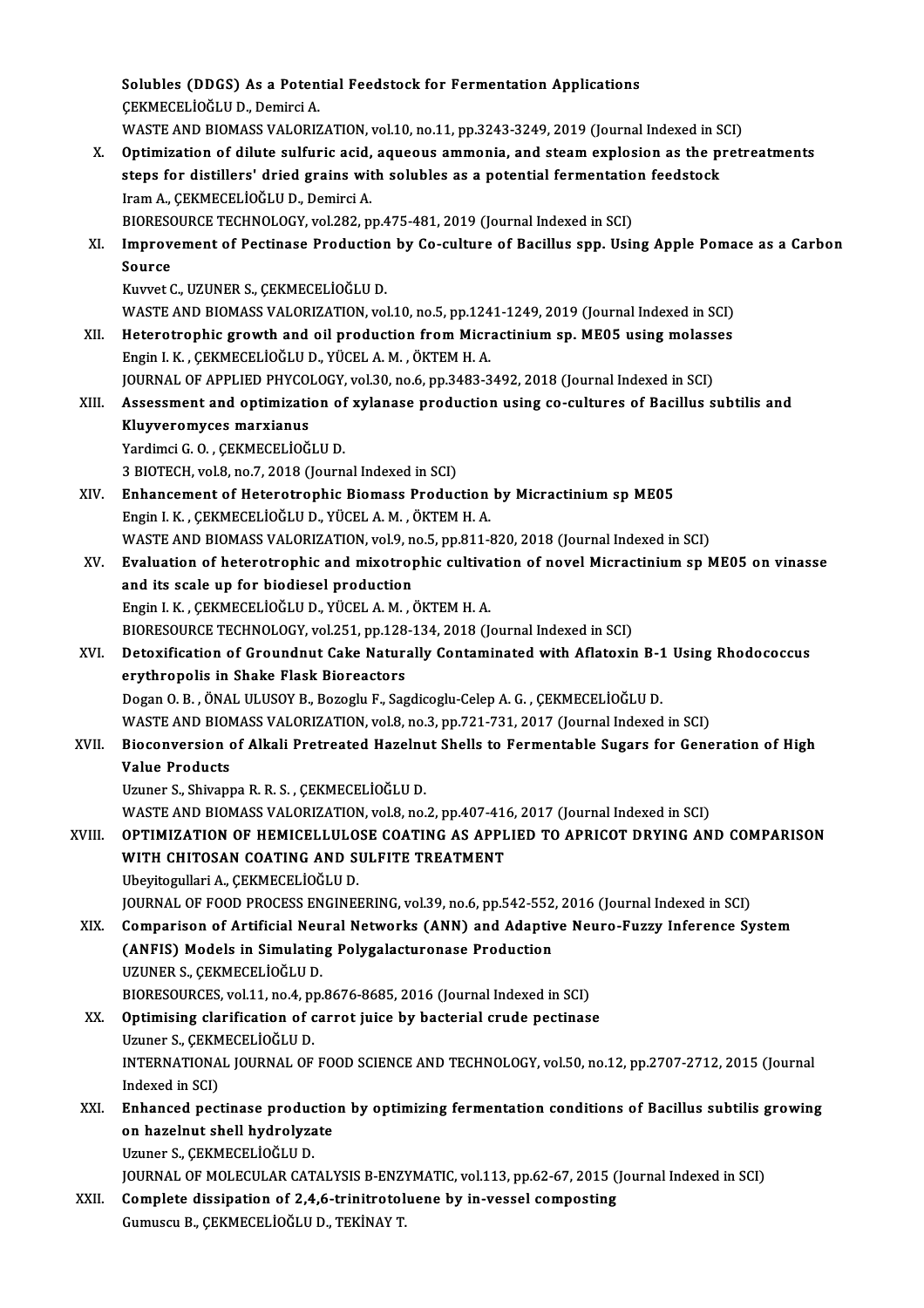RSC ADVANCES, vol.5, no.64, pp.51812-51819, 2015 (Journal Indexed in SCI)<br>Hydrolygis of Harolyut Shells as a Carbon Source for Bionroesesing

- RSC ADVANCES, vol.5, no.64, pp.51812-51819, 2015 (Journal Indexed in SCI)<br>XXIII. Hydrolysis of Hazelnut Shells as a Carbon Source for Bioprocessing Applications and Fermentation RSC ADVANCES, vol.5, no.64, p<br>Hydrolysis of Hazelnut Shel<br>Uzuner S., ÇEKMECELİOĞLU D.<br>INTERNATIONAL JOURNAL OF Hydrolysis of Hazelnut Shells as a Carbon Source for Bioprocessing Applications and Fermentat<br>Uzuner S., ÇEKMECELİOĞLU D.<br>INTERNATIONAL JOURNAL OF FOOD ENGINEERING, vol.10, no.4, pp.799-808, 2014 (Journal Indexed in SCI)<br>D
- Uzuner S., ÇEKMECELİOĞLU D.<br>INTERNATIONAL JOURNAL OF FOOD ENGINEERING, vol.10, no.4, pp.799-808, 2014 (Journal<br>XXIV. Drying Behavior of Meat Samples at Various Fiber Directions and Air Conditions<br>Karabasak M. S. Esin A INTERNATIONAL JOURNAL OF FOOD ENGINEERING, vol.10, no.4, pp.799-808, 2014 (Journal Indexed in SCI)<br>Drying Behavior of Meat Samples at Various Fiber Directions and Air Conditions<br>Karabacak M. S. , Esin A., CEKMECELİOĞLU D. Drying Behavior of Meat Samples at Various Fiber Directions and Air<br>Karabacak M. S. , Esin A., ÇEKMECELİOĞLU D.<br>DRYING TECHNOLOGY, vol.32, no.6, pp.695-707, 2014 (Journal Indexed in SCI)<br>Evaluation of hamicallulage as a so DRYING TECHNOLOGY, vol.32, no.6, pp.695-707, 2014 (Journal Indexed in SCI)
- XXV. Evaluation of hemicellulose as a coating material with gum arabic for food microencapsulation<br>Tatar F., Tunc M. T., DERVISOĞLU M., CEKMECELIOĞLU D., KAHYAOĞLU T. Evaluation of hemicellulose as a coating material with gum arabic for food n<br>Tatar F., Tunc M. T. , DERVİŞOĞLU M., ÇEKMECELİOĞLU D., KAHYAOĞLU T.<br>FOOD RESEARCH INTERNATIONAL, vol.57, pp.168-175, 2014 (Journal Indexed in SC Tatar F., Tunc M. T. , DERVİŞOĞLU M., ÇEKMECELİOĞLU D., KAHYAOĞLU T.<br>FOOD RESEARCH INTERNATIONAL, vol.57, pp.168-175, 2014 (Journal Indexed in SCI)<br>XXVI. Kinetic modeling of enzymatic hydrolysis of pretreated kitchen w

# FOOD RESEA<br>Kinetic mod<br>production<br>CEYMECELIO Kinetic modeling of enzymat<br>production<br>ÇEKMECELİOĞLU D., Uncu O. N.<br>WASTE MANACEMENT, vol 22 production<br>ÇEKMECELİOĞLU D., Uncu O. N.<br>WASTE MANAGEMENT, vol.33, no.3, pp.735-739, 2013 (Journal Indexed in SCI)<br>Effect of extrection conditions on homicellulose vialds and entimisatio

- CEKMECELIOĞLU D., Uncu O. N.<br>WASTE MANAGEMENT, vol.33, no.3, pp.735-739, 2013 (Journal Indexed in SCI)<br>XXVII. Effect of extraction conditions on hemicellulose yields and optimisation for industrial processes WASTE MANAGEMENT, vol.33, no.3, pp.735-739, 2013 (Journal Indexe<br>Effect of extraction conditions on hemicellulose yields and opt<br>Celebioglu H.Y., ÇEKMECELİOĞLU D., DERVİŞOĞLU M., KAHYAOĞLU T.<br>INTERNATIONAL JOURNAL OF FOOD INTERNATIONAL JOURNAL OF FOOD SCIENCE AND TECHNOLOGY, vol.47, no.12, pp.2597-2605, 2012 (Journal Indexed in SCI) Celebioglu H.Y., ÇEKMECELİOĞLU D., DERVİŞOĞLU M., KAHYAOĞLU T. INTERNATIONAL JOURNAL OF FOOD SCIENCE AND TECHNOLOGY, vol.47, no.12, pp.2597-2605, 2012 (Journal<br>Indexed in SCI)<br>XXVIII. Cost-effective approach to ethanol production and optimization by response surface methodology<br>Ilney
- Indexed in SCI)<br>Cost-effective approach to e<br>Uncu O.N., ÇEKMECELİOĞLU D.<br>WASTE MANACEMENT vol 31 Cost-effective approach to ethanol production and optimization by res<br>Uncu O. N. , ÇEKMECELİOĞLU D.<br>WASTE MANAGEMENT, vol.31, no.4, pp.636-643, 2011 (Journal Indexed in SCI)<br>Optimization of sulture sonditions for Aspersill Uncu O. N. , ÇEKMECELİOĞLU D.<br>WASTE MANAGEMENT, vol.31, no.4, pp.636-643, 2011 (Journal Indexed in SCI)<br>XXIX. Optimization of culture conditions for Aspergillus sojae expressing an Aspergillus fumigatus alpha-

galactosidase galactosidase<br>Gurkok S., ÇEKMECELİOĞLU D., Ogel Z. B.<br>BIORESOURCE TECHNOLOGY, vol.102, no.7, pp.4925-4929, 2011 (Journal Indexed in SCI)<br>Ontimal conditions for ophaneed beta mannanese production by resembinant *(* 

GurkokS.,ÇEKMECELİOĞLUD.,OgelZ.B.

Gurkok S., ÇEKMECELİOĞLU D., Ogel Z. B.<br>BIORESOURCE TECHNOLOGY, vol.102, no.7, pp.4925-4929, 2011 (Journal Indexed in SCI)<br>XXX. Optimal conditions for enhanced beta-mannanase production by recombinant Aspergillus sojae BIORESOURCE TECHNOLOGY, vol.102, no<br>Optimal conditions for enhanced be<br>Ozturk B., ÇEKMECELİOĞLU D., Ogel Z. B.<br>JOUPNAL OF MOLECULAR CATALYSIS R Optimal conditions for enhanced beta-mannanase production by recombinant Aspergillus so<br>Ozturk B., ÇEKMECELİOĞLU D., Ogel Z. B.<br>JOURNAL OF MOLECULAR CATALYSIS B-ENZYMATIC, vol.64, pp.135-139, 2010 (Journal Indexed in SCI)<br> Ozturk B., ÇEKMECELİOĞLU D., Ogel Z. B.<br>JOURNAL OF MOLECULAR CATALYSIS B-ENZYMATIC, vol.64, pp.135-139, 2010 (Journal Indexed in SCI<br>XXXI. Optimization of windrow food waste composting to inactivate pathogenic microorganis

- JOURNAL OF MOLECULAR CATALYSIS B-ENZYM.<br>Optimization of windrow food waste compo<br>Cekmecelioglu D., Demirci A., Graves R., Davitt N.<br>TRANSACTIONS OF THE ASAE VOL18, DO 5, DD 36 Optimization of windrow food waste composting to inactivate pathogenic micro<br>Cekmecelioglu D., Demirci A., Graves R., Davitt N.<br>TRANSACTIONS OF THE ASAE, vol.48, no.5, pp.2023-2032, 2005 (Journal Indexed in SCI)<br>Annligabil
- Cekmecelioglu D., Demirci A., Graves R., Davitt N.<br>TRANSACTIONS OF THE ASAE, vol.48, no.5, pp.2023-2032, 2005 (Journal Indexed in SCI)<br>XXXII. Applicability of optimised in-vessel food waste composting for windrow systems<br>C TRANSACTIONS OF THE ASAE, vol.48, no.5, pp.2023-2032, 2005 (Journal Indexed in SCI)<br>Applicability of optimised in-vessel food waste composting for windrow syster<br>Cekmecelioglu D., Demirci A., Graves R., Davitt N. Applicability of optimised in-vessel food waste composting for windrow sy<br>Cekmecelioglu D., Demirci A., Graves R., Davitt N.<br>BIOSYSTEMS ENGINEERING, vol.91, no.4, pp.479-486, 2005 (Journal Indexed in SCI)<br>Feedsteek entimin

## Cekmecelioglu D., Demirci A., Graves R., Davitt N.<br>BIOSYSTEMS ENGINEERING, vol.91, no.4, pp.479-486, 2005 (Journal Indexed in SCI)<br>XXXIII. Feedstock optimization of in-vessel food waste composting systems for inactivation BIOSYSTEMS ENGINEERING, vol.91, no.4, pp.479-486, 2005 (Journal Indexed in SCI)<br>Feedstock optimization of in-vessel food waste composting systems for ina<br>microorganisms<br>Cekmecelioglu D., Demirci A., Graves R. Feedstock optimization of in-vesse<br>microorganisms<br>Cekmecelioglu D., Demirci A., Graves R.<br>JOUPNAL OF FOOD PROTECTION vol.6 mi<mark>croorganisms</mark><br>Cekmecelioglu D., Demirci A., Graves R.<br>JOURNAL OF FOOD PROTECTION, vol.68, no.3, pp.589-596, 2005 (Journal Indexed in SCI)<br>Modeling of compositemperature and inactivation of Salmonella and E coli 015

Cekmecelioglu D., Demirci A., Graves R.<br>JOURNAL OF FOOD PROTECTION, vol.68, no.3, pp.589-596, 2005 (Journal Indexed in SCI)<br>XXXIV. Modeling of composttemperature and inactivation of Salmonella and E-coli 0157 : H7 during<br>w JOURNAL OF FOOD PROTECTION, vol.<br>Modeling of composttemperature<br>windrow food waste composting Modeling of composttemperature and inactivati<br>windrow food waste composting<br>Cekmecelioglu D., Heinemann P., Demirci A., Graves R.<br>TRANSACTIONS OF THE ASAE vol.48 no.2, nn 849 95 windrow food waste composting<br>Cekmecelioglu D., Heinemann P., Demirci A., Graves R.<br>TRANSACTIONS OF THE ASAE, vol.48, no.2, pp.849-858, 2005 (Journal Indexed in SCI)

### Articles Published in Other Journals

- I. A novel oxidative destruction of lignin and enzymatic digestibility of hazelnut shells Uzuner S., Sharma-Shivappa R. R., CEKMECELİOĞLU D., Kolar P. A novel oxidative destruction of lignin and enzymatic digestibility of hazelnut shells<br>Uzuner S., Sharma-Shivappa R. R. , ÇEKMECELİOĞLU D., Kolar P.<br>BIOCATALYSIS AND AGRICULTURAL BIOTECHNOLOGY, vol.13, pp.110-115, 2018 (Jo Uzuner S., Sharma-Shivappa R. R. , ÇEKMECELİOĞLU D., Kolar P.<br>BIOCATALYSIS AND AGRICULTURAL BIOTECHNOLOGY, vol.13, pp.110-11<br>II. GIDA ATIKLARININ PEKTİNAZ ENZİMİ ÜRETİMİNDE KULLANIMI
- BIOCATALYSIS AND AGRICULT<mark>I</mark><br>GIDA ATIKLARININ PEKTİN*I*<br>UZUNER S., ÇEKMECELİOĞLU D.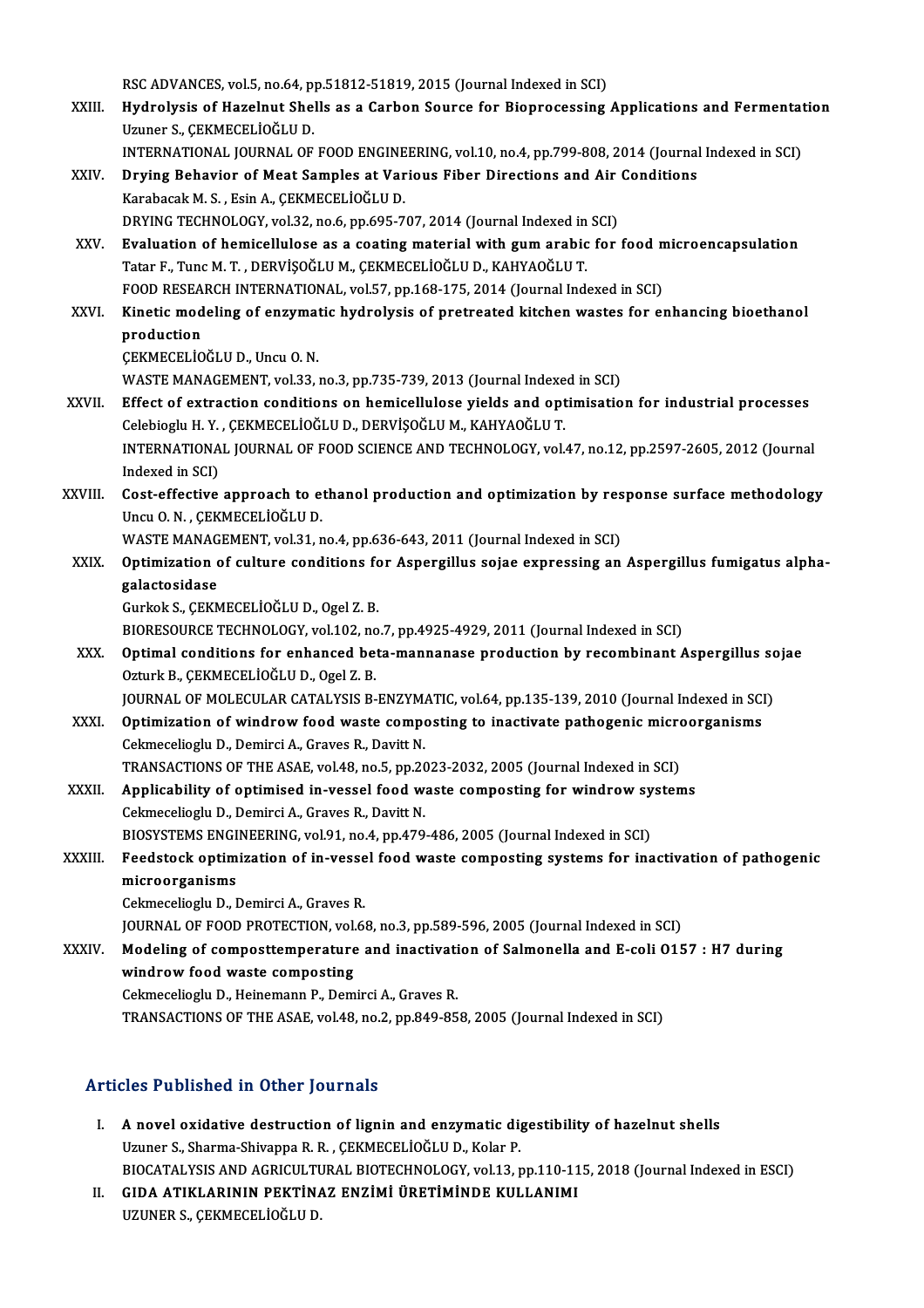GIDA / THE JOURNAL OF FOOD, 2016 (Other Refereed National Journals)<br>Referring of physical quality of bonones by bomicallyless sesting

GIDA / THE JOURNAL OF FOOD, 2016 (Other Refereed National Journals)<br>III. Retention of physical quality of bananas by hemicellulose coating<br>Vilmer Celebiach: H. CEKMECEL JOČLU D GIDA / THE JOURNAL OF FOOD, 2016 (Ot<br>Retention of physical quality of bana<br>Yilmaz Celebioglu H., ÇEKMECELİOĞLU D.<br>CIDA vel 38. np.325.342.3013 (Other Be Retention of physical quality of bananas by hemicellulose c<br>Yilmaz Celebioglu H., ÇEKMECELİOĞLU D.<br>GIDA, vol.38, pp.335-342, 2013 (Other Refereed National Journals) GIDA, vol.38, pp.335-342, 2013 (Other Refereed National Journals)<br>Books & Book Chapters

- ooks & Book Chapters<br>I. Enzymes in the Beverage Industry<br>Umper S. Colmosolieğlu D Enzymes in the Beverage<br>Uzuner S., Çekmecelioğlu D.<br>in: Enzymes in Eaad Bistack Enzymes in the Beverage Industry<br>Uzuner S., Çekmecelioğlu D.<br>in: Enzymes in Food Biotechnology: Production, Applications, and Future Prospects, Mohammed Kuddus, Editor,<br>AR Landan, Landan, pp.39.40, 2019. Uzuner S., Çekmecelioğlu D.<br>in: Enzymes in Food Biotechnology: P1<br>AP, London, London, pp.29-40, 2019<br>Bioreastor Ssale Un in: Enzymes in Food Biorce<br>AP, London , London, p<br>II. Bioreactor Scale Up<br>Mobdinia E, Colmosolia
- AP, London , London, pp.29-40, 2019<br>Bioreactor Scale Up<br>Mahdinia E., Çekmecelioğlu D., Demirci A.<br>in: Essentiale in Eormentation Technology II. Bioreactor Scale Up<br>Mahdinia E., Çekmecelioğlu D., Demirci A.<br>in: Essentials in Fermentation Technology, Aydin Berenjian, Editor, Springer, London/Berlin , Zug, pp.213-236,<br>2019 Mahdi<br>in: Ess<br>2019

### Refereed Congress / Symposium Publications in Proceedings

- I. Biochemical Characterization and Stability of B. subtilis Pectinase Produced using Hazelnut Shells by Submerged Fermentation<br>Submerged Fermentation<br>Uruner S. Colmosolioğlu D. Biochemical Characteriza<br>Submerged Fermentation<br>Uzuner S., Çekmecelioğlu D.<br>U. International Engume & B Submerged Fermentation<br>Uzuner S., Çekmecelioğlu D.<br>II. International Enzyme & Bioprocesses Days, 1 - 03 September 2020, pp.52<br>Besterial and fungel strain selections for sellulase and vulanese nre Uzuner S., Çekmecelioğlu D.<br>II. International Enzyme & Bioprocesses Days, 1 - 03 September 2020, pp.52<br>II. Bacterial and fungal strain selections for cellulase and xylanase production using distillers' dried<br> II. International Enzyme & Biopre<br>Bacterial and fungal strain se<br>grains with solubles (DDGS)<br>Iram A. Colrmesolioğlu D. Demir
- Bacterial and fungal strain select<br>grains with solubles (DDGS)<br>Iram A., Çekmecelioğlu D., Demirci A.<br>2020 ASAPE Annual International M grains with solubles (DDGS)<br>Iram A., Çekmecelioğlu D., Demirci A.<br>2020 ASABE Annual International Meeting, Virtual, Online, 13 - 15 July 2020<br>Besterial, sellulase anedustion using grane nemase budrelysete as a Iram A., Çekmecelioğlu D., Demirci A.<br>2020 ASABE Annual International Meeting, Virtual, Online, 13 - 15 July 2020<br>III. Bacterial cellulase production using grape pomace hydrolysate as a carbon source<br>Kurt A. S. , ÇEKMECELI
- 2020 ASABE Annual Internation<br>Bacterial cellulase producti<br>Kurt A. S. , ÇEKMECELİOĞLU D.<br>1st International (11th National Bacterial cellulase production using grape pomace hydrolysate as a carbo<br>Kurt A. S. , ÇEKMECELİOĞLU D.<br>1st International/11th National Food Engineering Congress, 7 - 09 November 2019<br>Eed bateb production of polygelastynane

Kurt A. S. , ÇEKMECELİOĞLU D.<br>1st International/11th National Food Engineering Congress, 7 - 09 November 2019<br>IV. Fed batch production of polygalacturonase and pectin lyase enzymes using apple pomace as<br>foodstack 1st Internat<br>Fed batch<br>feedstock<br>CEVMECEL Fed batch production of poly<br>feedstock<br>ÇEKMECELİOĞLU D., Güneruz A.<br>1st International (11th National I feedstock<br>ÇEKMECELİOĞLU D., Güneruz A.<br>1st International/11th National Food Engineering Congress, 7 - 09 November 2019

CEKMECELİOĞLU D., Güneruz A.<br>1st International/11th National Food Engineering Congress, 7 - 09 November 2019<br>1. Comparative study of microbial oil production using Lipomyces starkeyi and Rhodosporidium<br>1. torulaides veests toruloides yeasts<br>Gürel N., ÇEKMECELİOĞLU D. Comparative study of micr<br>toruloides yeasts<br>Gürel N., ÇEKMECELİOĞLU D.<br>1st International/11th Nation

1st International/11th National Food Engineering Congress, 7 - 09 November 2019, pp.90

- Gürel N., ÇEKMECELİOĞLU D.<br>1st International/11th National Food Engineering Congress, 7 (<br>VI. Farklı Sentetik Şeker Bileşiminde Mikrobiyal Yağ Üretimi<br>Gürel N. GEKMECELİOĞLU D. Farklı Sentetik Şeker Bileşiminde Mikrobiyal Yağ Üretimi<br>Gürel N., ÇEKMECELİOĞLU D.<br>YABİTED IV. Bitkisel Yağ Kongresi, Turkey, 18 - 19 April 2019, pp.32<br>Fyalusting fungal eo nrodugtion of sallulase and vylanase en
	- 1st International/11th Nation<br>Farklı Sentetik Şeker Bileş<br>Gürel N., ÇEKMECELİOĞLU D.<br>YABİTED IV. Bitlisel Yeğ Kons

Gürel N., ÇEKMECELİOĞLU D.<br>YABİTED IV. Bitkisel Yağ Kongresi, Turkey, 18 - 19 April 2019, pp.32<br>VII. Evaluating fungal co-production of cellulase and xylanase enzymes at shake-flask scale using<br>distillers dried grain w YABİTED IV. Bitkisel Yağ Kongresi, Turkey, 18 - 19 April 2019, pp.32<br>Evaluating fungal co-production of cellulase and xylanase enzymes at shake-flask scal<br>distillers dried grain with solubles (DDGS) and its validation in b Evaluating fungal co-produc<br>distillers dried grain with sc<br>CEKMECELİOĞLUD., Demirci A.<br>Conference of Eood Engineering distillers dried grain with solubles (DDGS) and its validation<br>CEKMECELIOGLU D., Demirci A.<br>Conference of Food Engineering, 10 - 12 September 2018, pp.173

CEKMECELIOĞLU D., Demirci A.<br>Conference of Food Engineering, 10 - 12 September 2018, pp.173<br>VIII. The evaluation of acid pretreatment of DDGS as a carbon source for microbial fermentation<br>Inom A. Demirci A. CEKMECELIOĞLU D Conference of Food Engineering, 10 - 12<br>The evaluation of acid pretreatmen<br>Iram A., Demirci A., ÇEKMECELİOĞLU D.<br>Nextbeest Asrisultural and Biological En The evaluation of acid pretreatment of DDGS as a carbon source for mi<br>Iram A., Demirci A., ÇEKMECELİOĞLU D.<br>Northeast Agricultural and Biological Engineering Conference, 15 - 18 July 2018<br>Co production of postinese, wylane

Iram A., Demirci A., ÇEKMECELİOĞLU D.<br>Northeast Agricultural and Biological Engineering Conference, 15 - 18 July 2018<br>IX. Co-production of pectinase, xylanase and cellulase complex using Bacillus subtilis grown on food Northeast Agricultur<br>Co-production of <sub>]</sub><br>processing wastes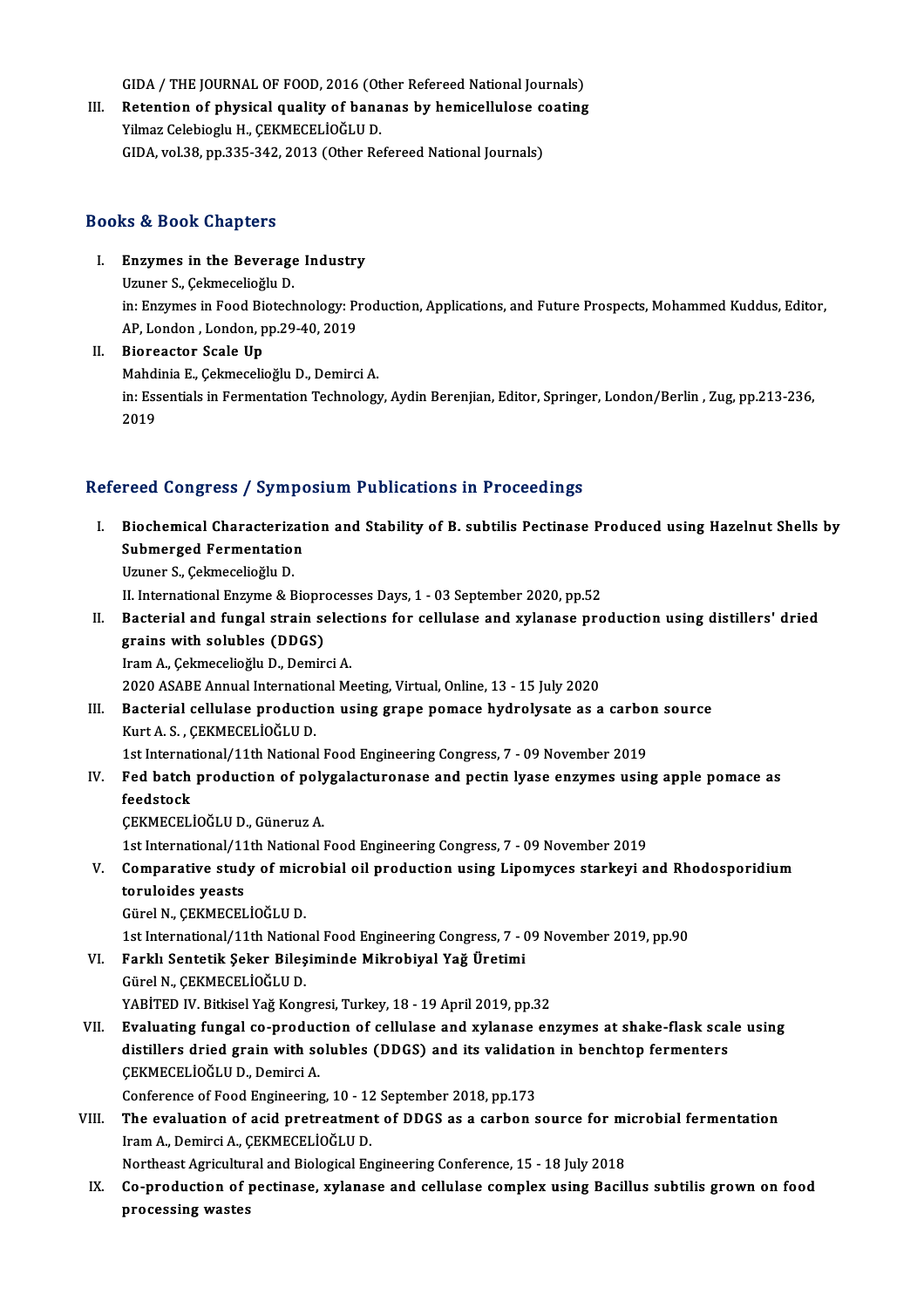ÇEKMECELİOĞLUD.,DOĞANÖ.B.

EurAsia 2018WasteManagementSymposium,2 -04May2018

- CEKMECELİOĞLU D., DOĞAN Ö. B.<br>EurAsia 2018 Waste Management Symposium, 2 04 May 2018<br>X. Melas Kullanılarak Yerel Micractinium sp. ME05 Suşunun Büyütülmesi ve Yağ Üretimi EurAsia 2018 Waste Management Symposium, 2 - 04 May 201<br>Melas Kullanılarak Yerel Micractinium sp. ME05 Suşun<br>Köse Engin I., ÇEKMECELİOĞLU D., YÜCEL A.M. , ÖKTEM H. A.<br>10 ULUSI ARARASI KATU IMLU ULISAL RİVOTEKNOLOJİ KON Köse Engin I., ÇEKMECELİOĞLU D., YÜCEL A. M. , ÖKTEM H. A.<br>19. ULUSLARARASI KATILIMLI ULUSAL BİYOTEKNOLOJİ KONGRESİ, Turkey, 1 - 03 December 2017
	-
- Köse Engin I., ÇEKMECELİOĞLU D., YÜCEL A. M. , ÖKTEM H. A.<br>19. ULUSLARARASI KATILIMLI ULUSAL BİYOTEKNOLOJİ KONGRESİ, Turkey, 1 03 December 2017<br>XI. Yerel Micractinium sp. ME05 Suşunun Şilempe Kullanılarak Büyütülmesi Köse Engin I., ÇEKMECELİOĞLU D., YÜCEL A. M. , ÖKTEM H. A.<br>19. ULUSLARARASI KATILIMLI ULUSAL BİYOTEKNOLOJİ KONGRESİ, Turkey, 1 - 03 December 2017 Yerel Micractinium sp. ME05 Suşunun Şilempe Kullanılarak Büyütülmesi ve Biyodizel Üre<br>Köse Engin I., ÇEKMECELİOĞLU D., YÜCEL A. M. , ÖKTEM H. A.<br>19. ULUSLARARASI KATILIMLI ULUSAL BİYOTEKNOLOJİ KONGRESİ, Turkey, 1 - 03 Dece
- XII. Evaluating fungal co-production of cellulase and xylanase enzymes at shake-flask scale using 19. ULUSLARARASI KATILIMLI ULUSAL BİYOTEKNOLOJİ KONGRESİ, Turkey, 1 - 03 December 201?<br>Evaluating fungal co-production of cellulase and xylanase enzymes at shake-flask scale<br>distillers dried grains with solubles (DDGS) and Evaluating fungal co-procelistillers dried grains with<br>Cekmecelioglu D., Demirci A.<br>ASAPE 2018 Annual Internat distillers dried grains with solubles (DDGS) and its validation in benchtop fermenters<br>Cekmecelioglu D., Demirci A.<br>ASABE 2018 Annual International Meeting, Michigan, United States Of America, 29 July - 01 August 2018<br>Fees

Cekmecelioglu D., Demirci A.<br>ASABE 2018 Annual International Meeting, Michigan, United States Of America, 29 July - 0<br>XIII. Feasibility of DDGS for Production of Cellulase and Xylanase Enzymes Cocktail<br>Demirci A. CEKMECELI ASABE 2018 Annual International Meeting, Michigan, United States Of America, 29 July - 01 August 2018<br>Feasibility of DDGS for Production of Cellulase and Xylanase Enzymes Cocktail<br>Demirci A., ÇEKMECELİOĞLU D. Feasibility of DDGS for Production of Cellulase and Xylanase Enzymes Cockta<br>Demirci A., ÇEKMECELİOĞLU D.<br>Northeast Agriculture and Biological Engineering Conference, 30 July - 02 August 2017<br>A semponison study of esenelysi

Demirci A., ÇEKMECELİOĞLU D.<br>Northeast Agriculture and Biological Engineering Conference, 30 July - 02 August 2017<br>XIV. A comparison study of ozonolysis for conversion of hazelnut shells and corn stover to fermentable<br> Northeast Agriculture and Biological Engineering Conference, 30 July - 02 August 2017<br>A comparison study of ozonolysis for conversion of hazelnut shells and corn<br>sugars<br>UZUNER S., Sharma Shivappa R. R. , CEKMECELIOĞLU D. A comparison study of ozonolysis for conversion<br>sugars<br>UZUNER S., Sharma Shivappa R. R. , ÇEKMECELİOĞLU D.<br><sup>2nd</sup> International conference en Eeod and Bioquateme E

3rd International conference on Food and Biosystems Engineering, 1 - 04 June 2017

UZUNER S., Sharma Shivappa R. R. , ÇEKMECELİOĞLU D.<br>3rd International conference on Food and Biosystems Engineering, 1 - 04 June 2017<br>XV. Optimization of growth and aflatoxin B1 detoxification conditions of Rhodococcus 3rd International conference on Food and Bio<br>Optimization of growth and aflatoxin B1<br>naturally contaminated groundnut meal<br>DOČAN Ö BLÖNALULUSOV B-BOZOČLUT L Optimization of growth and aflatoxin B1 detoxification conditions of Rhodococcus explored at the form of the distribution of the pattern process and position in the position of the position of the position of the position naturally contaminated groundnut meal<br>DOĞAN Ö. B. , ÖNAL ULUSOY B., BOZOĞLU T. F. , SAĞDIÇOĞLU CELEP A<br>VII th International Bioengineering Congress, 19 - 21 November 2015<br>Evaluation of formantation medium composition and c

- 
- DOĞAN Ö. B. , ÖNAL ULUSOY B., BOZOĞLU T. F. , SAĞDIÇOĞLU CELEP A. G. , ÇEKMECELİOĞLU D.<br>VII th International Bioengineering Congress, 19 21 November 2015<br>XVI. Evaluation of fermentation medium composition and conditi VII th International Bioengineeri<br>Evaluation of fermentation n<br>UZUNER S., ÇEKMECELİOĞLU D.<br>VII th International Bioengineeri Evaluation of fermentation medium composition and condition<br>UZUNER S., ÇEKMECELİOĞLU D.<br>VII th International Bioengineering Congress, 19 - 21 November 2015<br>A rapid sereening approach to fasters effecting dilute asid by

VII th International Bioengineering Congress, 19 - 21 November 2015

UZUNER S., ÇEKMECELİOĞLU D.<br>VII th International Bioengineering Congress, 19 - 21 November 2015<br>XVII. A rapid screening approach to factors affecting dilute acid hydrolysis of hazelnut shells<br>UZUNER S., ÇEKMECELİOĞLU D

4th International Conference on Food Engineering and Biotechnology, 19 - 20 May 2013, vol.50, pp.30-33

## Supported Projects

Supported Projects<br>ÇEKMECELİOĞLU D., Project Supported by Higher Education Institutions, Yerfıstığı Küspesindeki Aflatoxin B1 Toksininin<br>Fermantasyon Vöntemiyle Perselanması, 2014, "Centinuss Supporteur rrojects<br>CEKMECELİOĞLU D., Project Supported by Higher Educatio<br>Fermantasyon Yöntemiyle Parçalanması, 2014 - Continues<br>CEKMECELİOĞLU D., TUHANİOĞLU A., Project Supported b ÇEKMECELİOĞLU D., Project Supported by Higher Education Institutions, Yerfistığı Küspesindeki Aflatoxin B1 Toksinini<br>Fermantasyon Yöntemiyle Parçalanması, 2014 - Continues<br>ÇEKMECELİOĞLU D., TUHANİOĞLU A., Project Supported

Fermantasyon Yöntemiyle Parçalanması, 2014 - Continues<br>ÇEKMECELİOĞLU D., TUHANİOĞLU A., Project Supported by High<br>Mayası ile Ölçek Büyüterek Mikrobiyal Yağ Üretimi, 2020 - 2021<br>CEKMECELİOĞLU D. CÜREL N. Project Supported b ÇEKMECELİOĞLU D., TUHANİOĞLU A., Project Supported by Higher Education Institutions, Rhodosporidium toruloid<br>Mayası ile Ölçek Büyüterek Mikrobiyal Yağ Üretimi, 2020 - 2021<br>ÇEKMECELİOĞLU D., GÜREL N., Project Supported by H

Mayası ile Ölçek Büyüterek Mikrobiyal Yağ Üretimi, 2020 - 2021<br>ÇEKMECELİOĞLU D., GÜREL N., Project Supported by Higher Education Institutions, MİKROBİYAL YAĞ ÜRETİMİNİN<br>GIDA ENDÜSTRİSİ İÇİN DEĞERLENDİRİLMESİ, 2018 - 2019 ÇEKMECELİOĞLU D., GÜREL N., Project Supported by Higher Education Institutions, MİKROBİYAL YAĞ ÜRETİMİN<br>GIDA ENDÜSTRİSİ İÇİN DEĞERLENDİRİLMESİ, 2018 - 2019<br>ÇEKMECELİOĞLU D., GÜNERUZ A., Project Supported by Higher Educatio

GIDA ENDÜSTRİSİ İÇİN DEĞERLENDİRİLMESİ, 2018 - 2019<br>ÇEKMECELİOĞLU D., GÜNERUZ A., Project Supported by Higher Education Institutions, KE<br>YÖNTEMLERLE GIDA ATIKLARI KULLANARAK PEKTİNAZ ENZİMİ ÜRETİMİ, 2018 - 2019<br>CEKMECELİOĞ ÇEKMECELİOĞLU D., GÜNERUZ A., Project Supported by Higher Education Institutions, KESİKLİ VE YARI-KESİKLİ<br>YÖNTEMLERLE GIDA ATIKLARI KULLANARAK PEKTİNAZ ENZİMİ ÜRETİMİ, 2018 - 2019<br>ÇEKMECELİOĞLU D., ÖREN YARDIMCI G., Projec

YÖNTEMLERLE GIDA ATIKLARI KULLANARAK PEKTİNAZ ENZİMİ ÜRE<br>ÇEKMECELİOĞLU D., ÖREN YARDIMCI G., Project Supported by Higher<br>BİYO-İŞLEMLERLE KATMA DEĞERLİ ÜRÜNLER ÜRETİMİ, 2018 - 2019<br>CEKMECELİOĞLU D. SIJLTAN KUPT A. Project S ÇEKMECELİOĞLU D., ÖREN YARDIMCI G., Project Supported by Higher Education Institutions, GIDA ATIKLARINDAN<br>BİYO-İŞLEMLERLE KATMA DEĞERLİ ÜRÜNLER ÜRETİMİ, 2018 - 2019<br>ÇEKMECELİOĞLU D., SULTAN KURT A., Project Supported by Hi

BİYO-İŞLEMLERLE KATMA DEĞERLİ ÜRÜNLER ÜRETİMİ, 2018 - 2019<br>ÇEKMECELİOĞLU D., SULTAN KURT A., Project Supported by Higher Education Institutions, ÜZÜM POSASININ GIDA<br>PROSESİNDE KULLANILMAK ÜZERE DEĞERLENDİRİLMESİ, 2018 - 20

ÇEKMECELİOĞLU D., ÖREN YARDIMCI G., GÜREL N., GÜNERUZ A., Project Supported by Higher Education Institutions, PROSESİNDE KULLANILMAK ÜZERE DEĞERLENDİRİLMESİ, 2018 - 2019<br>ÇEKMECELİOĞLU D., ÖREN YARDIMCI G., GÜREL N., GÜNERUZ A., Project Supported by Higher Education Institutions,<br>Gıda Endüstrisi Atıklarının Katma-Değeri Yüksek Çokl ÇEKMECELİOĞLU D., ÖREN YARDIMCI G., GÜREL N<br>Gıda Endüstrisi Atıklarının Katma-Değeri Yüksek Ç<br>Enzimleri ile Mikrobiyal Yağ Üretimi, 2018 - 2019<br>CEKMECELİOĞLU D. Project Sunnerted bu Hisber Gıda Endüstrisi Atıklarının Katma-Değeri Yüksek Çoklu-Ürünlerin Üretiminde Kullanımı: Poligalakturonaz ve Pekt<br>Enzimleri ile Mikrobiyal Yağ Üretimi, 2018 - 2019<br>ÇEKMECELİOĞLU D., Project Supported by Higher Education Insti

Enzimleri ile Mikrobiyal Yağ Üret<br>ÇEKMECELİOĞLU D., Project Sup<sub>l</sub><br>Enzimatik Hidrolizi, 2015 - 2015<br>CEKMECELİOĞLU D. Project Supl

Enzimatik Hidrolizi, 2015 - 2015<br>ÇEKMECELİOĞLU D., Project Supported by Higher Education Institutions, FEN BİLİMLERİ ENSTİTÜSÜ/LİSANSÜSTÜ TEZ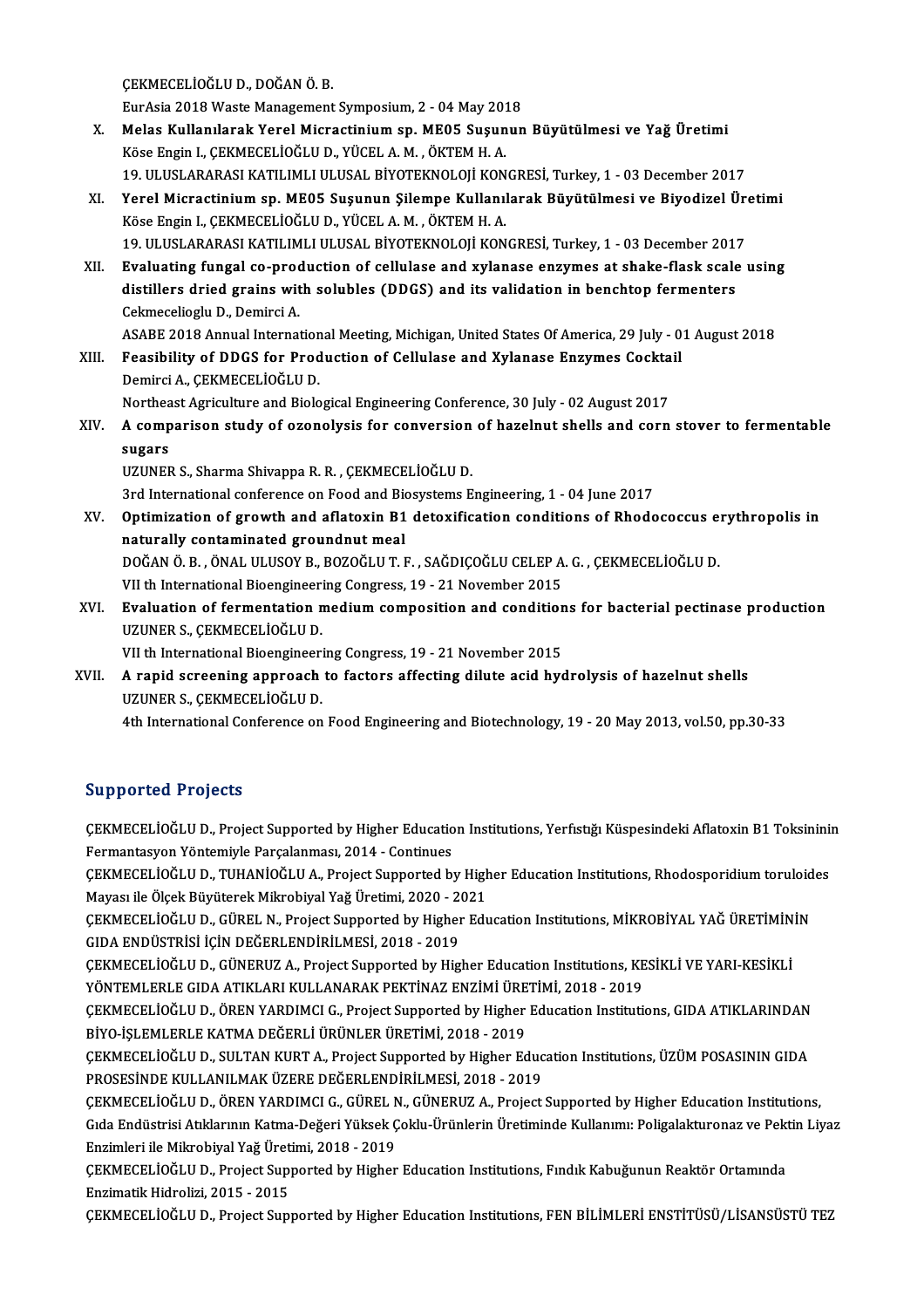PROJESİ,2014 -2014

PROJESİ, 2014 - 2014<br>ÇEKMECELİOĞLU D., Übeyitoğulları A., Project Supported by Higher Education Institutions, Kayısı Kurutmada<br>Kültürtleme Yerine Hemiselüler Kaplamasının Kullanılması, 2012 - 2014 PROJESİ, 2014 - 2014<br>ÇEKMECELİOĞLU D., Übeyitoğulları A., Project Supported by Higher Educ<br>Kükürtleme Yerine Hemiselüloz Kaplamasının Kullanılması, 2013 - 2014<br>CEKMECELİOĞLU D., ÜREVİTOĞULLARLA, Project Supported bu Higher ÇEKMECELİOĞLU D., Übeyitoğulları A., Project Supported by Higher Education Institutions, Kayısı Kurutmada<br>Kükürtleme Yerine Hemiselüloz Kaplamasının Kullanılması, 2013 - 2014<br>ÇEKMECELİOĞLU D., ÜBEYİTOĞULLARI A., Project Su Kükürtleme Yerine Hemiselüloz Kaplamasının Kullanılması, 2013 - 2014<br>ÇEKMECELİOĞLU D., ÜBEYİTOĞULLARI A., Project Supported by Higher Education Ins<br>KÜKÜRTLEME YERİNE HEMİSELÜLOZ KAPLAMASININ KULLANILMASI, 2013 - 2013<br>CEKME ÇEKMECELİOĞLU D., ÜBEYİTOĞULLARI A., Project Supported by Higher Education Institutions, KAYISI KURUTMADA<br>KÜKÜRTLEME YERİNE HEMİSELÜLOZ KAPLAMASININ KULLANILMASI, 2013 - 2013<br>ÇEKMECELİOĞLU D., Uzuner S., Project Supported KÜKÜRTLEME YERİNE HEMİSELÜLOZ KAPLAMASININ KULLANILMASI, 2013 - 2013<br>ÇEKMECELİOĞLU D., Uzuner S., Project Supported by Higher Education Institutions, Gıda Endüstrisi Atıklarından All<br>Pektinaz Üretimi Ve Modellenmesi, 2011 ÇEKMECELİOĞLU D., Uzuner S., Project Supported by Higher Education Institutions, Gıda Endüstrisi Atıklarından All<br>Pektinaz Üretimi Ve Modellenmesi, 2011 - 2013<br>ÇEKMECELİOĞLU D., Project Supported by Higher Education Instit Pektinaz Üretimi Ve Modellenmesi, 2011 - 2013<br>ÇEKMECELİOĞLU D., Project Supported by High<br>Byproducts, 2012 - 2012 ÇEKMECELİOĞLU D., Project Supported by Higher Education Institutions, Bıoethanol Production By Using<br>Byproducts, 2012 - 2012<br>ÇEKMECELİOĞLU D., Project Supported by Higher Education Institutions, Gıda Atıklarından Karışık K Byproducts, 2012 - 2012<br>ÇEKMECELİOĞLU D., Project Supported by Higher Educat<br>Fermentasyonu İle Ksilanaz Enzimi Üretimi, 2011 - 2011<br>CEKMECELİOĞLU D., Project Supported by Higher Educat ÇEKMECELİOĞLU D., Project Supported by Higher Education Institutions, Gıda Atıklarından Karışık Kültür<br>Fermentasyonu İle Ksilanaz Enzimi Üretimi, 2011 - 2011<br>ÇEKMECELİOĞLU D., Project Supported by Higher Education Institut Fermentasyonu İle Ksilanaz Enzimi Üretimi, 2011 - 2011<br>ÇEKMECELİOĞLU D., Project Supported by Higher Education Institutions, Sonlu Elemanlar Yöntemi İle Yönle Değişmeyen<br>Ve Yöne Bağımlı Besin Örneklerinin Kurutulmasının Mo ÇEKMECELİOĞLU D., Project Supported by Higher Education Institutions, Sonlu Elemanlar Yöntemi İle Yönle Değişmeyen<br>Ve Yöne Bağımlı Besin Örneklerinin Kurutulmasının Modellenmesi, 2009 - 2009<br>ÇEKMECELİOĞLU D., Project Suppo Ve Yöne Bağı<br>ÇEKMECELİO<br>2008 - 2008 Activities in Scientific Journals

Frontiers in Food Science and Technology, Evaluation Committee Member, 2021 - Continues

### **Scientific Refereeing**

ENERGY & FUELS, Journal Indexed in SCI-E, December 2020 BIOMASS CONVERSION AND BIOREFINERY, Journal Indexed in SCI-E, October 2020 ENERGY & FUELS, Journal Indexed in SCI-E, December 2020<br>BIOMASS CONVERSION AND BIOREFINERY, Journal Indexed in SCI-E, October 2<br>WASTE AND BIOMASS VALORIZATION, Journal Indexed in SCI-E, October 2020<br>WASTE MANACEMENT, Journ BIOMASS CONVERSION AND BIOREFINERY, Journal Indexed in SCI-WASTE AND BIOMASS VALORIZATION, Journal Indexed in SCI-E, O<br>WASTE MANAGEMENT, Journal Indexed in SCI-E, September 2020<br>RENEWABLE ENERCY, Journal Indexed in SCI-E, WASTE MANAGEMENT, Journal Indexed in SCI-E, September 2020<br>RENEWABLE ENERGY, Journal Indexed in SCI-E, September 2020 INTERNATIONAL JOURNAL OF GREEN ENERGY, Journal Indexed in SCI-E, September 2020 RENEWABLE ENERGY, Journal Indexed in SCI-E, September 2020<br>INTERNATIONAL JOURNAL OF GREEN ENERGY, Journal Indexed in SCI-E, Se<br>ARABIAN JOURNAL OF CHEMISTRY, Journal Indexed in SCI-E, August 2020<br>JOURNAL OF FOOD SCIENCE Jou INTERNATIONAL JOURNAL OF GREEN ENERGY, Journal Indexed in S<br>ARABIAN JOURNAL OF CHEMISTRY, Journal Indexed in SCI-E, August<br>JOURNAL OF FOOD SCIENCE, Journal Indexed in SCI-E, August 2020<br>Preject Sunnerted by Higher Educatio ARABIAN JOURNAL OF CHEMISTRY, Journal Indexed in SCI-E, August 2020<br>JOURNAL OF FOOD SCIENCE, Journal Indexed in SCI-E, August 2020<br>Project Supported by Higher Education Institutions, BAP MSc, Middle East Technical Universi JOURNAL OF FOOD SCIENCE, Journal Indexed in SCI-E, August<br>Project Supported by Higher Education Institutions, BAP MSc,<br>BIOMASS & BIOENERGY, Journal Indexed in SCI-E, June 2020<br>Journal of solid waste management and toshnolo Project Supported by Higher Education Institutions, BAP MSc, Middle East Technical Un<br>BIOMASS & BIOENERGY, Journal Indexed in SCI-E, June 2020<br>Journal of solid waste management and technology , Other Indexed Journal, June BIOMASS & BIOENERGY, Journal Indexed in SCI-E, June 2020<br>Journal of solid waste management and technology , Other Indexe<br>JOURNAL OF FOOD SCIENCE, Journal Indexed in SCI-E, May 2020<br>TUBITAK Broject, 1002 , Quick Sunnort Bro Journal of solid waste management and technology , Other Indexed Journal, June 2020<br>JOURNAL OF FOOD SCIENCE, Journal Indexed in SCI-E, May 2020<br>TUBITAK Project, 1002 - Quick Support Program, Bolu Abant İzzet Baysal Univers JOURNAL OF FOOD SCIENCE, Journal Indexed in SCI-E, May 2020<br>TUBITAK Project, 1002 - Quick Support Program, Bolu Abant İzzet Baysal University, Turkey, April 2020<br>JOURNAL OF THE AIR & WASTE MANAGEMENT ASSOCIATION, Journal I TUBITAK Project, 1002 - Quick Support Program, Bolu Abant İzzet Baysal Univers<br>JOURNAL OF THE AIR & WASTE MANAGEMENT ASSOCIATION, Journal Indexed in<br>BIOMED RESEARCH INTERNATIONAL, Journal Indexed in SCI-E, November 2019<br>TU JOURNAL OF THE AIR & WASTE MANAGEMENT ASSOCIATION, Journal Indexed in SCI-E, De<br>BIOMED RESEARCH INTERNATIONAL, Journal Indexed in SCI-E, November 2019<br>TUBITAK Project, 1002 - Quick Support Program, Siirt University, Turkey BIOMED RESEARCH INTERNATIONAL, Journal Indexed in SCI-E,<br>TUBITAK Project, 1002 - Quick Support Program, Siirt University<br>WASTE MANAGEMENT, Journal Indexed in SCI-E, October 2019<br>FOOD AND PIOPPOCESS TECHNOLOCY, Journal Inde TUBITAK Project, 1002 - Quick Support Program, Siirt University, Turkey, November<br>WASTE MANAGEMENT, Journal Indexed in SCI-E, October 2019<br>FOOD AND BIOPROCESS TECHNOLOGY, Journal Indexed in SCI-E, September 2019<br>Biosatalys WASTE MANAGEMENT, Journal Indexed in SCI-E, October 2019<br>FOOD AND BIOPROCESS TECHNOLOGY, Journal Indexed in SCI-E, September 2019<br>Biocatalysis and Agricultural Biotechnology, Journal Indexed in ESCI, September 2019<br>WASTE M FOOD AND BIOPROCESS TECHNOLOGY, Journal Indexed in SCI-<br>Biocatalysis and Agricultural Biotechnology, Journal Indexed in<br>WASTE MANAGEMENT, Journal Indexed in SCI-E, August 2019<br>Biocatalysis and Agricultural Biotechnology, J Biocatalysis and Agricultural Biotechnology, Journal Indexed in ESCI, September<br>WASTE MANAGEMENT, Journal Indexed in SCI-E, August 2019<br>Biocatalysis and Agricultural Biotechnology, Journal Indexed in ESCI, July 2019<br>Biocat WASTE MANAGEMENT, Journal Indexed in SCI-E, August 2019<br>Biocatalysis and Agricultural Biotechnology, Journal Indexed in ESCI, July 2019<br>Biocatalysis and Agricultural Biotechnology, Journal Indexed in ESCI, July 2019 Biocatalysis and Agricultural Biotechnology, Journal Indexed in ESCI, July 2019<br>Biocatalysis and Agricultural Biotechnology, Journal Indexed in ESCI, July 2019<br>Project Supported by Higher Education Institutions, BAP Other, Biocatalysis and Agricultural Biotechnology, Journal Indexed in ESCI, July 2019<br>Project Supported by Higher Education Institutions, BAP Other, Middle East Technical University, Turkey, May 2019<br>Project Supported by Higher Project Supported by Higher Education Institutions, BAP Other, Middle East Technical<br>Project Supported by Higher Education Institutions, BAP Other, Middle East Technical<br>TUBITAK Project, 1002 - Quick Support Program, Siirt Project Supported by Higher Education Institutions, BAP Other, Middle East Technica<br>TUBITAK Project, 1002 - Quick Support Program, Siirt University, Turkey, April 2019<br>TUBITAK Project, 1002 - Quick Support Program, Ege Uni TUBITAK Project, 1002 - Quick Support Program, Ege University, Turkey, April 2019<br>TUBITAK Project, 1511 - TUBITAK Priority Fields Research Technology Development and Innovation PDP, LEUDEX ARGE